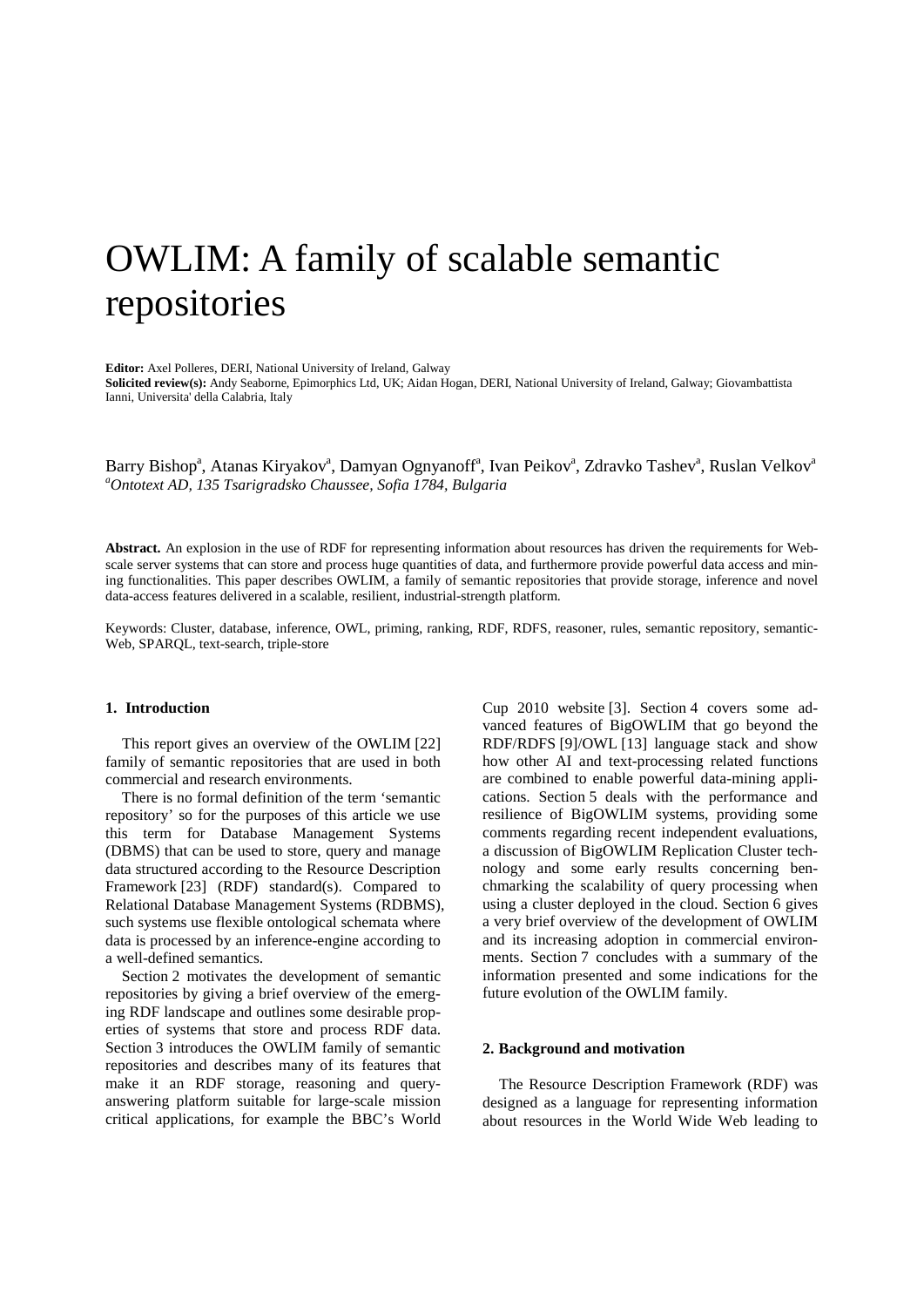the concept of the Semantic Web [\[5\]](#page-9-5). Due in part to its simple and flexible data model, it is more widely used for general purpose knowledge management and modeling, the most notable being "Linked Data" [\[6\]](#page-9-6) a concept outlined by Tim Berners-Lee [\[4\]](#page-9-7). The principal idea behind Linked Data is that RDF graphs are published on the Web and can be navigated in just the same way that a Web browser is used to browse the current HTML Web. In order for this to function, publishers should adhere to a number of principles involving the use of URIs to identify concepts, the ability to use URIs to get information about concepts and provide links to other RDF graphs.

Linking Open Data (LOD) is a W3C Semantic Web Education and Outreach community project aiming to extend the Web by publishing open datasets as RDF and by creating RDF links between concepts from different data sources. One of the central datasets of LOD is DBPedia [\[2\]](#page-9-8) – an RDF extract of the Wikipedia open encyclopedia – which serves as a 'hub' in the LOD graph, because of the many mappings between it and the other LOD datasets. Currently LOD includes more than 40 datasets, containing some 13 billion statements, joined together with many millions of link statements.

While the principles of Linked Data allow for an open and decentralized Web of Data, there are intrinsic problems to do with the consumption of such data. While it is technically possible to execute queries spanning multiple datasets published via a number of separate servers, in reality the distributed nature of the data prevents the evaluation of queries with multiple joins happening in reasonable time. To compound the problem, the inference required to properly answer queries according to the intended semantics adds additional computational overhead.

From this environment we see the emerging requirements for software components that can manage the volume of data available and provide mechanisms for the consumption of this data. We call these software components 'Semantic Repositories' and they must be able to store huge volumes of RDF data, perform the necessary inference according to the semantics of the data and provide a powerful queryanswering mechanism that operates in real-time.

The following section introduces the OWLIM family of semantic repositories and describes in detail the qualities that make them desirable tools for exploiting the Web of Data.

#### **3. OWLIM semantic repository (RDF database)**

OWLIM is a family of semantic repository solutions that have a pure Java, native RDF database implementation. Currently there are two variants of OWLIM optimized for different operating environments: SwiftOWLIM is an in-memory RDF database, inference-engine and query-answering engine. It uses optimized indexes and data structures to be able to process tens of millions of RDF statements on standard desktop hardware. Partly due to its in-memory nature, it is the world's fastest semantic repository being able to load data at over 50,000 statements per second on a 1,000 USD machine using non-trivial inference. SwiftOWLIM is free-for-use and based on the Triple Reasoning and Rule Entailment Engine [\[38\]](#page-9-9) (TRREE). BigOWLIM is the commercial version published under a per CPU license and is positioned as an enterprise-grade database management system that can handle tens of billions of statements. BigOWLIM uses a number of storage and query optimizations that allow it to sustain outstanding insert and delete performance even when managing tens of billions of statements of linked open data. Query performance with such dataset sizes is likewise good, with sub-second response times for all the example queries found on the FactForge [\[14\]](#page-9-10) SPARQL query page and good results from benchmarks [\[29\]](#page-9-11). While there is no theoretical limit on the maximum number of statements that can be processed by BigOWLIM, the practical limit for a machine with 64GB RAM is around 20 billion statements – any more than this and the loading performance drops off dramatically.

BigOWLIM incorporates a number of advanced features and alternative data access methods that seamlessly integrate with standard query answering to provide a powerful, hybrid data mining platform. In the following sections, 'OWLIM' will be used when describing qualities common to both engines.

Both variants of OWLIM are semantic repositories packaged as a Storage and Inference Layer (SAIL) for the Sesame openRDF [\[10\]](#page-9-12) framework. This popular framework brings compatibility with the common RDF serialisations (XML, N3, N-Triples, Turtle, TRIG, TRIX) and support for the SPARQL [\[28\]](#page-9-13) and SeRQL [\[11\]](#page-9-14) query languages. SwiftOWLIM has no special query processing engine of its own and relies on the Sesame framework. However, BigOWLIM implements its own query model and optimizations. Furthermore, the Sesame HTTP components and Web applications allow OWLIM to be used as a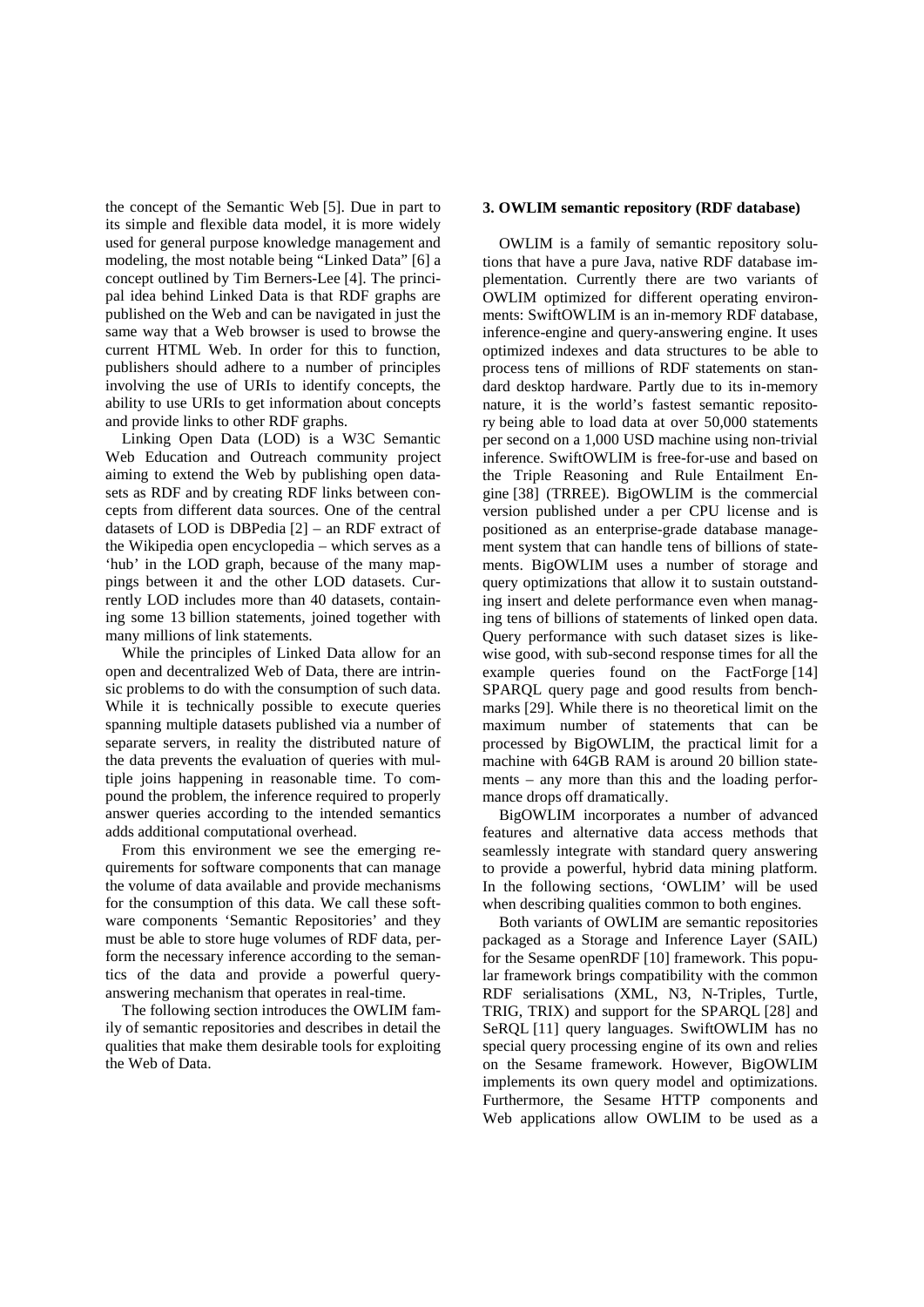server database system with comprehensive administration utilities.

The rest of this section describes various features of OWLIM related to the management of RDF data.

## *3.1. Inference Engine*

The inferencing strategy in OWLIM is one of total materialization (apart from the **owl:sameAs** optimi-zation discussed in Section [3.3](#page-2-0)) based on R-Entailment (as defined by ter Horst [\[34\]](#page-9-15)) where Datalog [\[15\]](#page-9-16) like rules with inequality constraints operate directly on a single ternary relation that represents all triples. In addition, free variables in rule heads are treated as blank nodes (a feature to be used with caution in order to avoid an infinite recursive expansion).

Total materialization involves computing all the entailed statements at load time. While this introduces additional reasoning cost when loading statements into a repository, the desirable consequence is that query evaluation can proceed extremely quickly.

Several standard rule sets are included in all editions of OWLIM and these include (in more or less increasing levels of complexity):

**empty** - no inference;

- **rdfs** RDFS semantics using rule entailment [\[18\]](#page-9-17), but without data-type reasoning, i.e. without the literal generalization and related rules;
- **owl-horst** equivalent to pD\* [\[34\]](#page-9-15), again without data-type reasoning;
- **owl-max** RDFS plus that part of OWL-Lite that can be captured in rules (deriving functional and inverse functional properties, all-different, subclass by union/enumeration, min/max cardinality constraints, etc)
- **owl2-rl** the OWL2 RL profile (fragment of OWL2 Full that is amenable for implementation on rule-engines [\[27\]](#page-9-18)), but without datatype reasoning.

In addition to the standard semantics, user-defined rule-sets can be used. In this case the user provides the full pathname to a custom rule file that contains definitions of axiomatic triples, rules and consistency checks. For ease of use, the rule files for the standard rule-sets are included in the distribution and users can modify or extend these for their specific purposes.

## *3.2. Consistency checks*

Consistency checks are used to ensure that the data model is in a consistent state and are applied when-

ever an update transaction is committed. The syntax is similar to that of rules, except that the consequences are optional.

Consistency checks that have no consequences will indicate a consistency violation whenever their premises are satisfied. This syntax is suitable for such activities as ensuring that **owl:Nothing** has no members, e.g.

**Consistency: cls-nothing2 x rdf:type owl:Nothing -----------------------**

or that no pair of individuals have<br>both owl:same. both **owl:sameAs** and **owl:differentFrom** relationships, i.e.

**Consistency: eq-diff1 x owl:sameAs y x owl:differentFrom y ----------------------**

Consistency checks that have consequences are similar to normal rules, except that the entailments are not added to the data model, rather they are used to ensure that the inferred statements exist in the repository. If they are not present then a consistency violation is indicated.

## <span id="page-2-0"></span>*3.3. owl:sameAs optimization*

**owl:sameAs** is an OWL predicate used to declare that two different URIs denote one and the same thing. Hence it is often used to align identifiers from different datasets that refer to the same thing.

For example, consider two URIs that identify Sofia (that is a part of Bulgaria) and three URIs that identify Bulgaria, these would be aligned using the following statements:

| dbpedia:Sofia    | owl:sameAs            | geonames:727011     |
|------------------|-----------------------|---------------------|
| geonames: 727011 | geo-ont:parentFeature | geonames:732800     |
| dbpedia:Bulgaria | owl:sameAs            | geonames: 732800    |
| dbpedia:Bulgaria | owl:sameAs            | opencyc-en:Bulgaria |

Because **owl:sameAs** is a transitive and symmetric relationship, we can treat all identifiers that have been connected using this predicate as belonging to the same identity class. This means that if any statement contains a member of any identity class, then that statement should be replicated during inference for every other member of the identity class. For the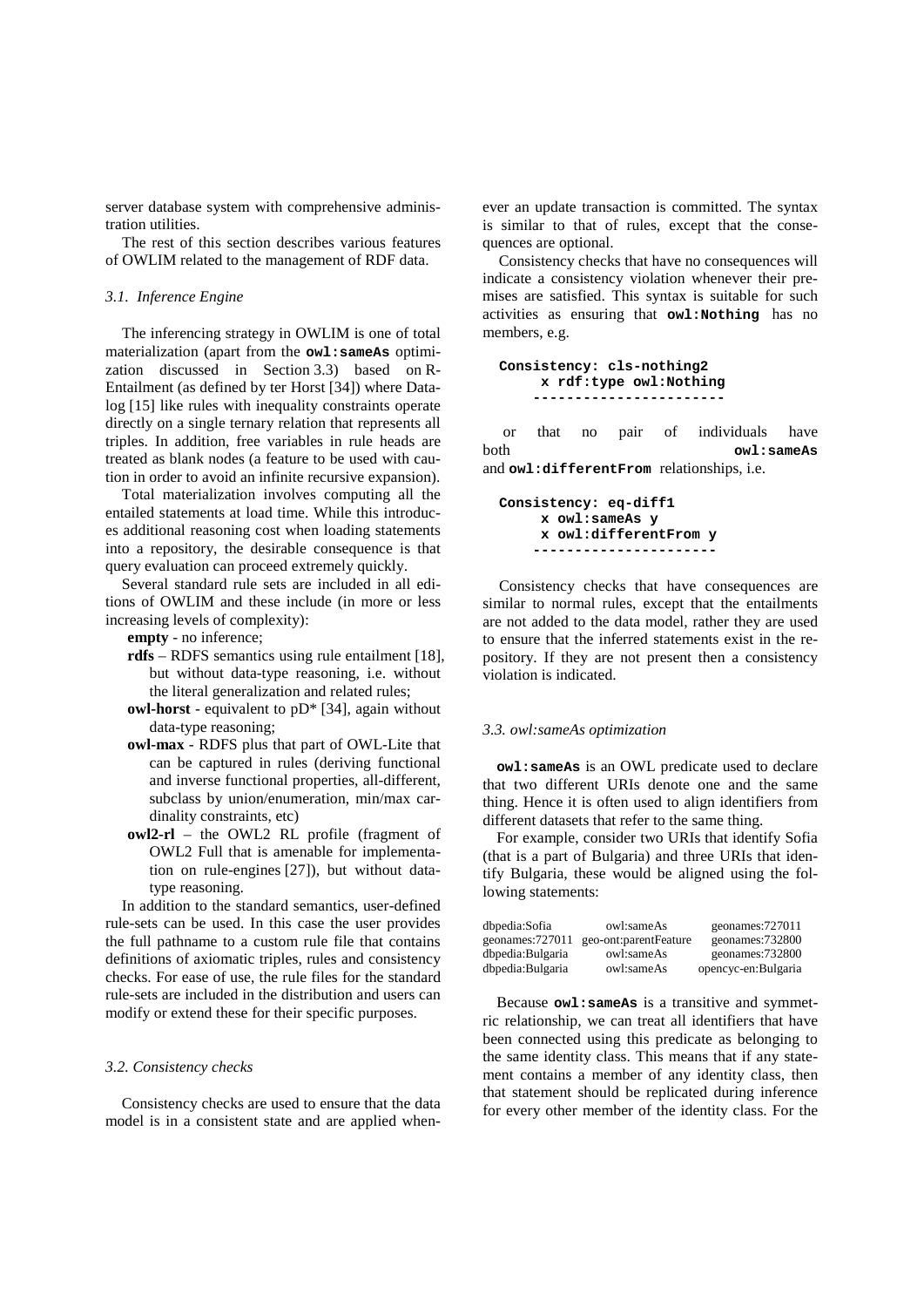Sofia-Bulgaria example given above, this leads to the entailment of ten more statements, i.e.

| geonames: 727011    | owl:sameAs                                | dbpedia:Sofia       |
|---------------------|-------------------------------------------|---------------------|
| geonames: 732800    | owl:sameAs                                | dbpedia:Bulgaria    |
| geonames: 732800    | owl:sameAs                                | opencyc-en:Bulgaria |
| opencyc-en:Bulgaria | owl:sameAs                                | dbpedia:Bulgaria    |
| opencyc-en:Bulgaria | owl:sameAs                                | geonames: 732800    |
| dbpedia:Sofia       | geo-ont:parentFeature                     | geonames: 732800    |
| dbpedia:Sofia       | geo-ont:parentFeature opencyc-en:Bulgaria |                     |
| dbpedia:Sofia       | geo-ont:parentFeature                     | dbpedia:Bulgaria    |
| geonames:727011     | geo-ont:parentFeature opencyc-en:Bulgaria |                     |
| geonames:727011     | geo-ont:parentFeature                     | dbpedia:Bulgaria    |

As can be seen, inference with **owl:sameAs** has inflated the initial four statements with a further ten, a 250% increase even for this trivial example. Furthermore, **owl:sameAs** is also reflexive and the OWL<br>semantics dictate that all resources have semantics dictate that a **owl:sameAs** relationship with themselves, therefore there should be a further five statements inferred:

| dbpedia:Sofia       | owl:sameAs | dbpedia:Sofia       |
|---------------------|------------|---------------------|
| geonames: 727011    | owl:sameAs | geonames: 727011    |
| geonames: 732800    | owl:sameAs | geonames: 732800    |
| dbpedia:Bulgaria    | owl:sameAs | dbpedia:Bulgaria    |
| opencyc-en:Bulgaria | owl:sameAs | opencyc-en:Bulgaria |

Although this is a simple example, it provides a good indication about the performance implications of using **owl:sameAs** alignment in LOD. Because **owl:sameAs** is a transitive, reflexive, and symmetric relationship, given an identity class of N equivalent URIs,  $N^2$  owl: same As statements will be generated for every combination of pairs of URIs. Thus, although **owl:sameAs**  is useful for interlinking RDF datasets, its semantics causes considerable inflation in the number of inferred statements that should be considered during inference and query evaluation (either through forward- or through backward-chaining).

To overcome this problem, BigOWLIM includes special handling for **owl:sameAs** , where an entire equivalence class is indexed using a single node. In this way, BigOWLIM does not inflate the indices and at the same time, retains the ability to enumerate all the required solutions to query requests. Special care is taken to ensure that this optimisation does not hinder the ability to distinguish explicit from implicit statements.

Equivalence expansion can be switched on and off when executing queries, so that when desired, only one URI is used for a particular resource when returning query results. This can make a dramatic difference to the number of results returned, where statements differ only by the substitution of equivalent URIs.

## *3.4. Retraction of assertions*

As mentioned above, OWLIM materializes all inferred statements at load time and whenever new statements are added to the repository. This has the desirable advantage that query answering is very fast, due to the fact that no further inference needs to be done. Updates that simply add new statements are treated in the same way as at load time, i.e. new statements are fed to the inference engine that applies the inference rules (making joins across new statements with existing statements) until no new inferences are obtained. Since the semantics (both standard and custom) must be monotonic, insert operations incrementally add to the set of explicit and inferred statements. However, retracting explicit statements that are used to infer other statements is more complicated. In SwiftOWLIM, this is achieved by simply invalidating all inferred statements and recomputing the full-closure whenever a delete operation is committed. This has the advantage of simplicity of implementation, but the disadvantage of poor update performance and lack of scalability.

BigOWLIM has a specific optimization for handling delete operations that updates the full-closure incrementally, but does not use additional truth maintenance data structures, such as those developed as part of the Sesame infrastructure. This technique labels statements to be deleted and then uses forwardchaining to identify those statements that can be inferred from them, followed by backward chaining to identify those inferred statements that are still supported by other means.

The result is that delete performance is only slightly worse than the insertion of new statements. This allows the repository to handle rapidly changing data even when answering queries over tens of billions of statements.

## **4. Beyond RDF and SPARQL**

#### *4.1. RDF Rank*

RDF Rank is a technique to measure the relevance of entities by examining their interconnectedness. A numerical weighting is computed for every node (URIs and literals) in the entire RDF graph and stored in a special index. The weights are floating point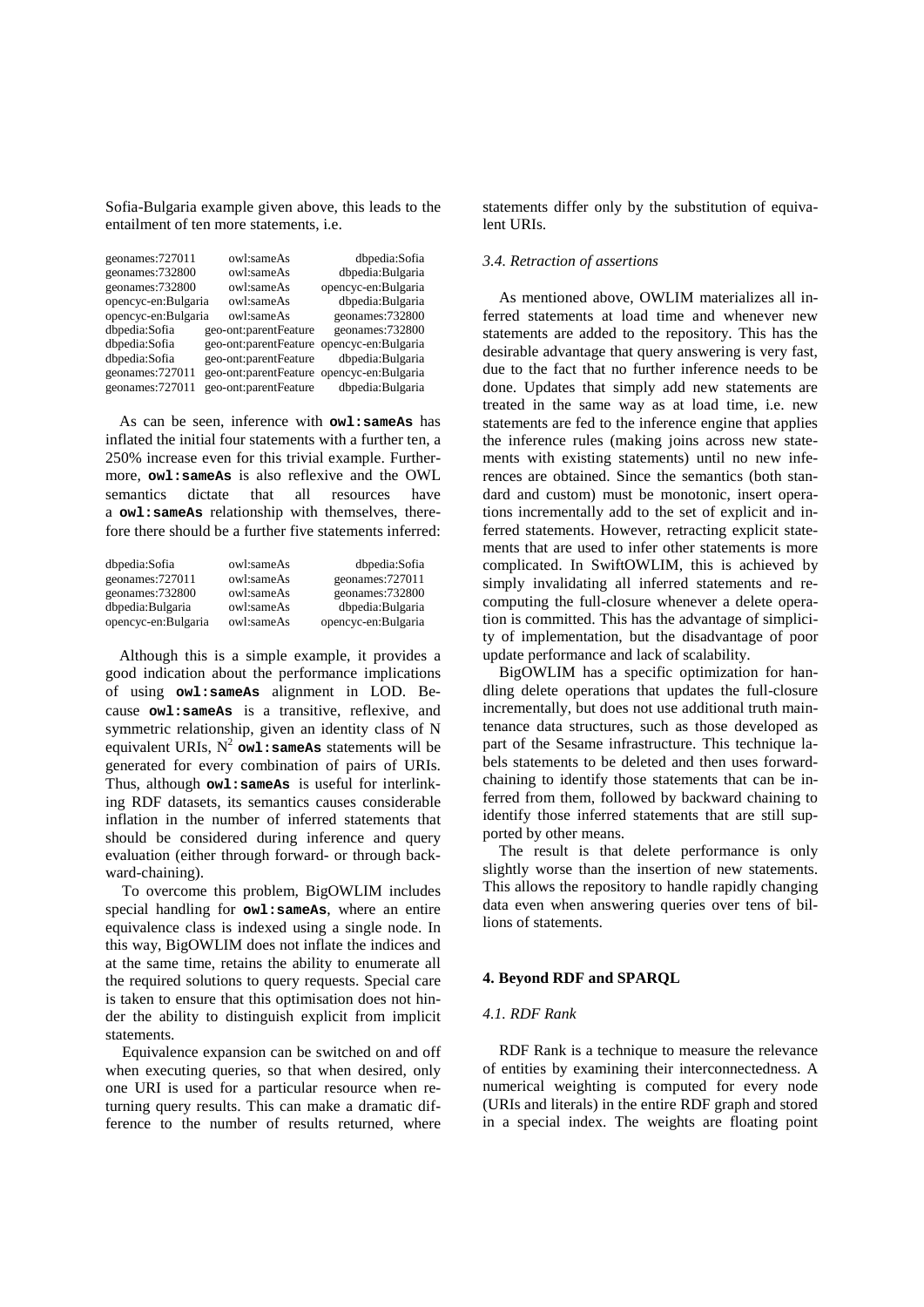numbers with values between 0 and 1, and are made available via a special system predicate so that the popularity of entities can be used to order query results. At a high level, the approach is similar to the way in which internet search engines order results, such as how Google orders results using PageRank.

The algorithm that creates the weights can be configured using SPARQL ASK queries with special system predicates. Currently, only the maximum number of iterations and the lower cut-off values can be altered. The generated weights are shared by all users of the repository.

RDF Rank is particularly useful when querying very large datasets, where it can be used to identify the popular results out of many. For example, the following query returns the 100 most popular entertainers from a dataset:

```
PREFIX rank:
     <http://www.ontotext.com/owlim/RDFRank#>
PREFIX opencyc:
     <http://sw.opencyc.org/concept/>
SELECT *
WHERE {
     ?Person rdf:type opencyc:Entertainer .
     ?Person rank:hasRDFRank ?rr . }
ORDER BY DESC(?rr)
LIMIT 100
```
## *4.2. Full text search*

Full-text search (FTS) concerns retrieving text documents out of a large collection using keywords or, more generally, by tokens (represented as sequences of characters). Formally, the query represents an unordered set of tokens and the result is set of documents, relevant to the query. In a simple FTS implementation, relevance is Boolean: a document is either relevant to the query, when it contains all the query tokens, or not. More advanced FTS implementations deal with a degree of relevance of the document to the query, usually judged on some sort of measure of the frequency of appearance of each of the tokens in the document normalized versus the frequency of their appearance in the entire document collection. Such implementations return an ordered list of documents, where the most relevant documents come first.

When compared to a structured query, e.g. SPARQL, FTS is a different information access method based on a different query syntax and semantics, where the results are also displayed in a different form. FTS and databases usually require different types of indices too. The ability to combine these two types of information access methods is very useful

for a wide range of applications. Many relational DBMS support some sort of FTS (which is integrated into the SQL syntax) and maintain additional indices that allow efficient evaluation of FTS constraints. Typically, relational DBMS allow the user to define a query, which requires specific tokens to appear in a specific column of a specific table. In SPARQL there is no standard way for the specification of FTS constraints. In general, there is neither a well defined nor widely accepted concept for FTS in RDF data. Nevertheless, some semantic repository vendors offer some sort of FTS in their engines. This section describes the FTS supported by BigOWLIM.

Two approaches are implemented in BigOWLIM, a proprietary implementation called 'Node Search', and a Lucene-based implementation called 'RDF Search'. Both approaches enable OWLIM to perform complex queries against character data, each with their functional differences outlined in [Table 1.](#page-4-0) There can be considerable differences between the indexing and search speed of the two FTS implementations. Performance-conscious users are recommended to experiment with the performance of both methods using datasets and queries representative for the intended application.

<span id="page-4-0"></span>

|             | Node Search       | <b>RDF</b> Search   |
|-------------|-------------------|---------------------|
| Query       | List of tokens    | List of tokens      |
| format      |                   | (with Lucene        |
|             |                   | query extensions)   |
| Result      | Unordered set of  | Ordered list of     |
| format      | nodes             | URIs                |
| Textual     | For literals: the | Concatenation of    |
| representa- | string value. For | the text represen-  |
| tion        | URIs and B-       | tations of each     |
|             | nodes: toke-      | node and its        |
|             | nized URL         | neighbors           |
| Relevance   | Boolean, based    | Vector-space        |
|             | on presence of    | model, reflecting   |
|             | the query tokens  | the degree of re-   |
|             | in the text       | levance of the text |
|             |                   | and the RDF rank    |
|             |                   | of the URI          |
| Implementa- | Proprietary full- | The Lucene en-      |
| tion        | text indexing     | gine is integrated  |
|             | and search im-    | and used for in-    |
|             | plementation      | dexing and search   |

Table 1 Comparison of Full-Text Search implementations

Node Search uses Boolean-relevance and when indexing only literals is similar to typical FTS implementations in relational DBMS. However, Node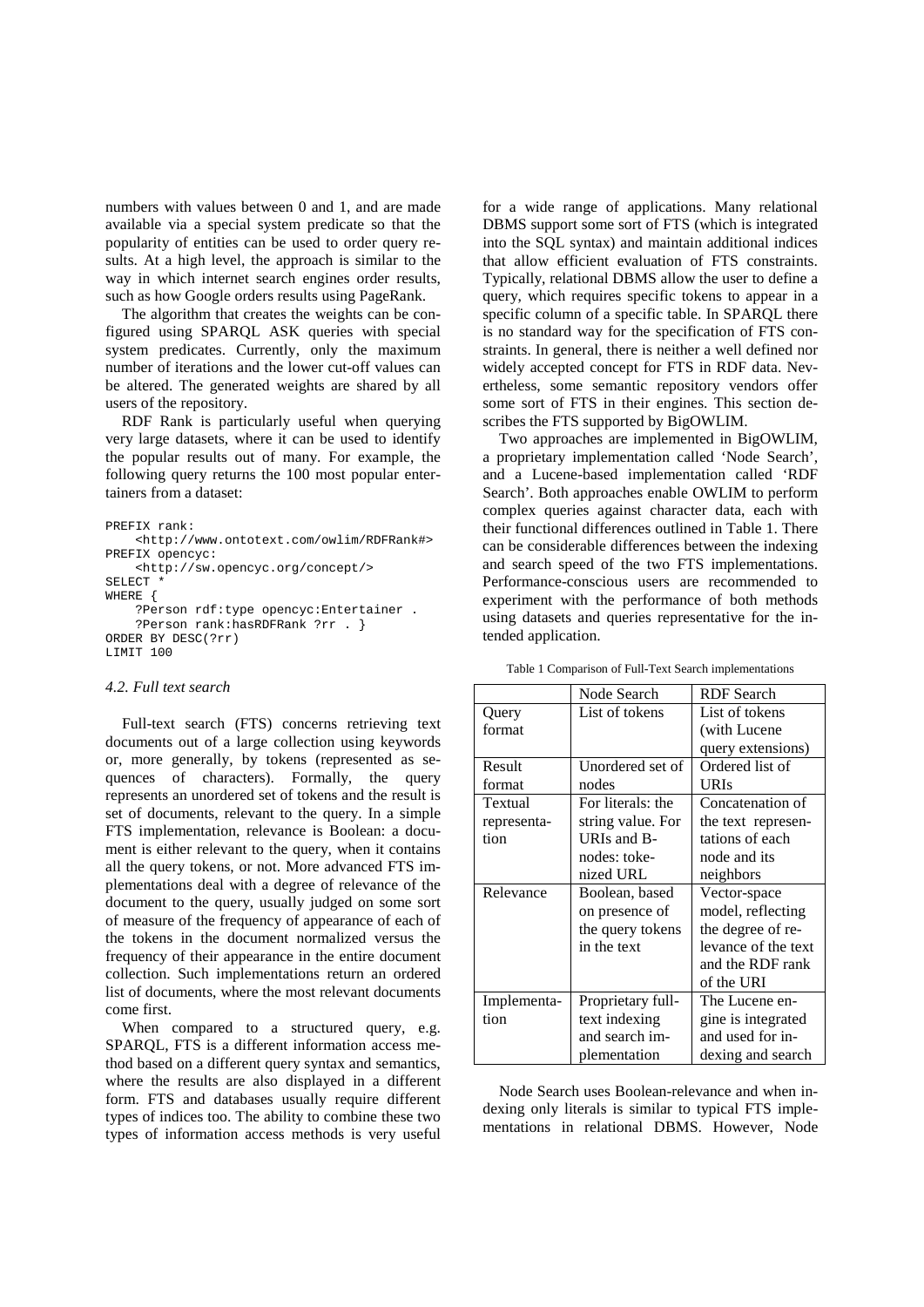Search can also index the URIs of all entities, i.e. the subjects and objects of all statements. This makes it particularly useful for executing queries when the exact spelling of an entity's URI is not known.

RDF Search allows for the efficient extraction of RDF resources from huge datasets, where ordering of the results by relevance is crucial.

Both techniques embed full-text search patterns into standard query formats, i.e. SPARQL or SeRQL, where statement patterns using special system predicates enable powerful hybrid queries.

To implement RDF Search, BigOWLIM integrates Lucene [\[25\]](#page-9-19) – a high-performance, full-featured text search engine – to index the entire repository, i.e. all nodes using both URI local names and literals. For each node in the repository a text document is created by concatenating its text representation with those of other nodes reachable through one predicate arc, i.e. the subjects and objects of all nodes that appear in statements with the indexed node. The resulting document is indexed by Lucene. If a node's RDF Rank is available it is stored in Lucene's index as a boosting factor that will later on influence the selection order.

The facility for integrating a Lucene query with a normal SPARQL query is achieved with a special system predicate. The query in [Fig. 1](#page-5-0) gives an example of this. The intention here is to retrieve entity identifiers and labels, where those labels contain a token similar to 'air' and a token similar to 'plane'.

```
PREFIX rdfs: <http://.../rdf-schema#>
PREFIX onto: <http://www.ontotext.com/>
SELECT * WHERE {
 ?entity rdfs:label ?label .
 ?label onto:luceneQuery "air~ AND plane~".}
```
Fig. 1 An example RDF Search query using Lucene

<span id="page-5-0"></span>This combination of ranking RDF molecules together with full-text search provides a powerful mechanism for querying/analyzing datasets even when the schema is not known. This allows for keywordbased search over both literals and URIs with the results ordered by importance/interconnectedness.

FactForge [\[14\]](#page-9-10) is a demonstrator for this technology that includes eight of the central LOD datasets. This publicly available and free to use Web application uses Node Search (for auto-completion of entered tokens), RDF Search for retrieving statements and RDF Rank for ordering results by relevance. This combination of technologies provides for powerful, user-guided data-mining over a large proportion of the core LOD datasets.

#### *4.3. RDF Priming*

RDF Priming is a technique that is used to select a subset of available statements for use as the input to query answering. It is based upon the concept of spreading-activation [\[12\]](#page-9-20) as developed in the field of cognitive science.

RDF Priming is a scalable and customizable implementation of the popular connectionist method on top of RDF graphs. It allows the 'priming' of large datasets with respect to concepts relevant to the context and to the query. It is implemented in the BigOWLIM engine and controlled using SPARQL ASK queries.

The priming module is configurable, where the starting nodes, initial activation values, activation pathways, decay factors, threshold values and number of cycles can be individually set. Additionally, the number of worker threads used for computing and propagating activation values in a priming cycle can be specified.

The principles can be explained by way of the following example. Consider the following query that might be executed over DBPedia:

```
PREFIX dbp: <http://dbpedia.org/property/>
PREFIX dbr: <http://dbpedia.org/resource/>
SELECT * WHERE {
  ?x dbp:class dbr:V8.}
```
This query will return around 20 results for various engine and car types. However, if the agent using BigOWLIM is operating with a particular interest in certain concepts and those related to them, say the Ford Motor company and a particular make of car, then these two entities could be used to start a priming cycle that selects statements 'close' to these concepts. A sequence of SPARQL ASK queries can be used to set up the priming parameters, including some weightings for suitable predicates. The following query can be used to specify the two starting nodes mentioned earlier:

```
PREFIX onto: <http://www.ontotext.com#>
PREFIX dbr: <http://dbpedia.org/resource/>
ASK { dbr:1955_Ford onto:activateNode
       dbr:Ford_Motor_Company }
```
After initiating the spreading of activations with another ASK query, the selected statements will be used as input to subsequent queries. Re-running the example query will return a smaller result set containing members of the V8 DBPedia class more closely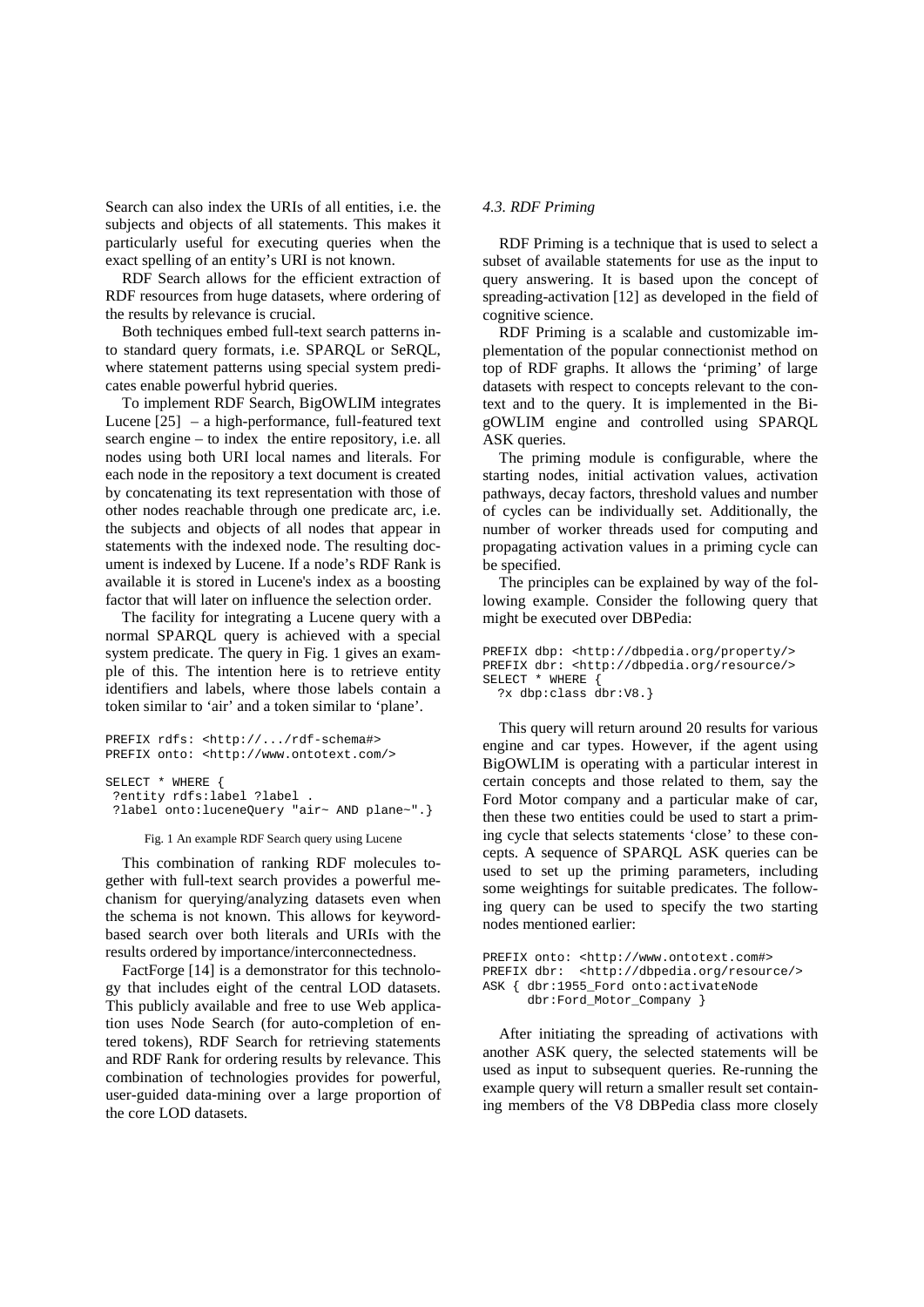related to the Ford Motor company and the chosen model of car.

It should be noted that RDF Priming is different from RDF Rank, in that RDF Priming involves selecting a subset of statements by propagating activation values in multiple hops starting from the specified entities. RDF Rank on the other hand, simply counts the number of connections for each node.

A current limitation of the RDF Priming implementation is that the activation values are maintained globally, so that it is not possible for two separate users to set up their own activation values.

## *4.4. Notifications*

Notifications are a publish/subscribe mechanism for registering and receiving events from a BigOW-LIM repository whenever new triples matching a certain graph pattern are inserted or deleted. The user of the notifications API registers for notifications by providing a graph pattern involving triple patterns combined by means of joins and unions at any level. The order of the triple patterns is not significant.

In general, notifications will be sent for all inserted and deleted triples that contribute to a solution of the graph pattern. Furthermore, any inferred statements affected by inserts and deletes will also be subject to handling by the notification mechanism, i.e. new implicit statements will also be notified to clients when the requested triple pattern matches.

The purpose of the notification service is to enable the efficient and timely discovery of newly added or deleted RDF data. Therefore it should be treated as a mechanism for giving the client a hint that certain changes have occurred and should not be used as an asynchronous SPARQL evaluation engine.

The notification mechanism is designed to be used to trigger reactive behavior in client applications that need to respond to either inserted or deleted statements in the update stream.

## <span id="page-6-0"></span>**5. Performance, resilience and scalability**

There are few widely accepted performance benchmarks for semantic repositories and all of them fail to address all aspects of the functioning of a particular engine. This section discuss a few well-known benchmarks and some independent evaluations followed by a description of the BigOWLIM Replication Cluster and how this component improves both resilience and concurrent query processing performance.

## <span id="page-6-1"></span>*5.1. Benchmarks*

The Berlin SPARQL Benchmark [\[7\]](#page-9-21) (BSBM) evaluates the performance of query engines in an ecommerce use case: searching products and navigating through related information. Randomized query mixes (each consisting of 25 queries) are evaluated continuously through a client application that communicates with the repository through a SPARQL end-point. However, the benchmark does not require any inference to take place in the repository and is targeted purely at measuring query-answering performance. Recent evaluation results [\[8\]](#page-9-22) for some of the most popular engines show that BigOWLIM has the best loading performance for the 100 million dataset being three times faster than the second best. BigOWLIM also has the best query performance for the reduced query mix.

The Lehigh University Benchmark [\[17\]](#page-9-23) (LUBM) is a commonly used benchmarking framework for semantic repositories. It uses a relatively simple OWL ontology describing a university organization structure with synthetically generated datasets. The data generated for each university includes a number of departments and related individuals together with relevant descriptions and relations between them. The framework separately measures loading and query performance and inference is required in order to answer queries correctly. However, some important aspects of semantic repositories are not measured in this benchmark, such as update and delete performance.

LUBM(8000) includes data for 8000 universities and contains about 1.1 Billion explicit statements. It is a commonly used as a benchmark, because it is processable by a reasonable cross-section of the best performing semantic repository products. BigOW-LIM will load this dataset in 14 hours on a computer costing less than 2000 US dollars (2.93GHz quadcore, 12GB memory and three 320GB disks in a RAID 0 configuration) and will answer all queries correctly within 46 minutes.

However, BigOWLIM has been measured with much larger datasets, including LUBM(90000) that contains over 12 Billion explicit statements (nearly 21 Billion after inference). The loading time of this dataset with OWL-Horst semantics is approximately 290 hours on a machine with 2 quad-core, 2.5GHz processors and 64GB memory.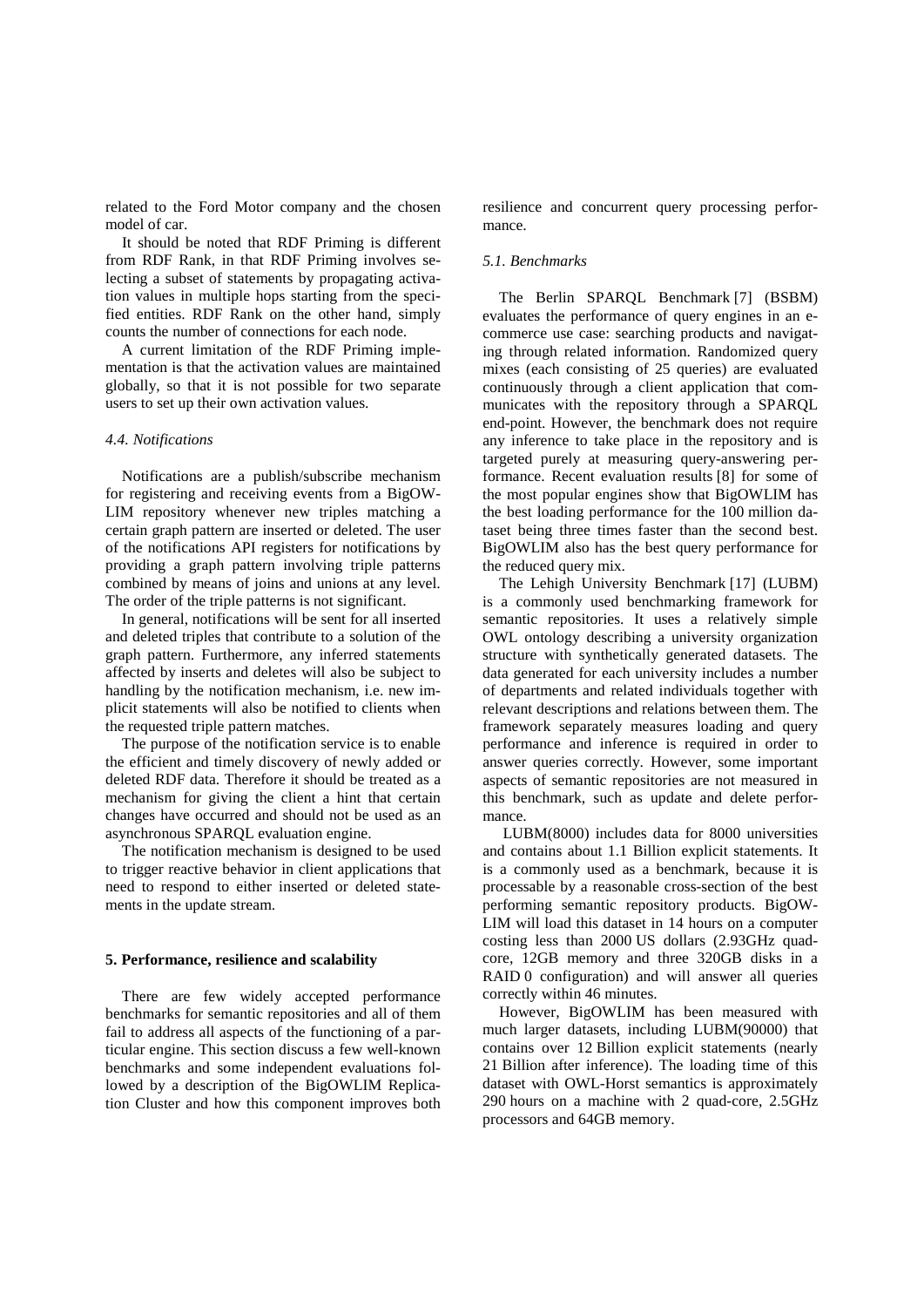Another independent benchmark in the context of a commercial image retrieval system [\[35\]](#page-9-24) compared a number of the leading semantic repositories. An excerpt from the conclusion states that "In our tests, BigOWLIM provides the best average query response time and answers the maximum number of queries for both the datasets ... it is clear to see that execution speed-wise BigOWLIM outperforms AllegroGraph and Sesame for almost all of the dataset queries."

## *5.2. Replication cluster*

BigOWLIM can be used in a cluster configuration where replication is used to improve resilience and provide scalable query answering.

The query performance of the cluster represents the sum of the throughputs that can be handled by each of the instances. In a simple configuration of 3 or 4 worker nodes, hundreds of thousands of query requests can be answered per hour while at the same time processing thousands of updates per hour – with non-trivial inference.



Fig. 2 A typical replication cluster configuration

<span id="page-7-0"></span>In a cluster configuration, there are two types of nodes: Masters and workers. Masters act as the gateway to the cluster and all read/write requests go through these nodes. A cluster can have more than one master node, but only one is allowed to operate in read/write mode. The other master nodes operate in read-only mode, otherwise known as 'hot-standby'. They can be used for marshalling read requests and can take over handling updates if the current read/write master fails. Worker nodes are standard BigOWLIM instances exposed by the Sesame HTTP

server – a servlet running in Tomcat or similar. Read and write requests are passed to the workers from the master nodes. This simple arrangement allows for a great deal of flexibility in the design of a cluster topology. The example given in [Fig. 2](#page-7-0) has two master nodes and three worker nodes. At any moment in time, clients of the cluster can send read requests (queries) to either master node, but updates can only be handled by the master in read/write mode. If this master node should fail, the hot standby master can be brought in to read/write mode and from then on will handle both read requests and updates, as well as taking over responsibility for ensuring the synchronization of all the worker nodes.

Each master node implements a JMX MBean [\[19\]](#page-9-25) that is accessible using standard Java instrumentation tools, such as JConsole [\[20\]](#page-9-26), and can be used to monitor and control the cluster while it is running. Typical activities supported include the monitoring of the health of each node, statistics gathering, adding and removing worker nodes.

During normal operation, a master node will keep track of the size of each worker's read request queue, such that each read request is sent to the worker with the shortest read queue. Update requests are handled differently. First of all, the update is tested against a single worker node. If the update is successful and subsequent consistency checks pass then the update request is considered 'safe' and is passed to the rest of the worker nodes. Master nodes take additional care to ensure that the states of all worker nodes are properly synchronized and if an anomaly is detected, the problem worker node is released from the cluster. The monitor and control JMX interface can be used to return worker nodes to the cluster and initiate their synchronization.

In the event of a failure of a worker node, the performance degradation is graceful with respect to the number of healthy workers. The cluster can remain operational with just a single worker node.

#### *5.3. BigOWLIM in the cloud*

BigOWLIM Replication Cluster provides a means to dynamically improve concurrent query processing capability by increasing the number of worker nodes. Since worker nodes can be added and removed from a running cluster using management software, a cloud environment is a natural choice for deploying a BigOWLIM cluster, especially since the cluster is resilient to the failure of individual nodes.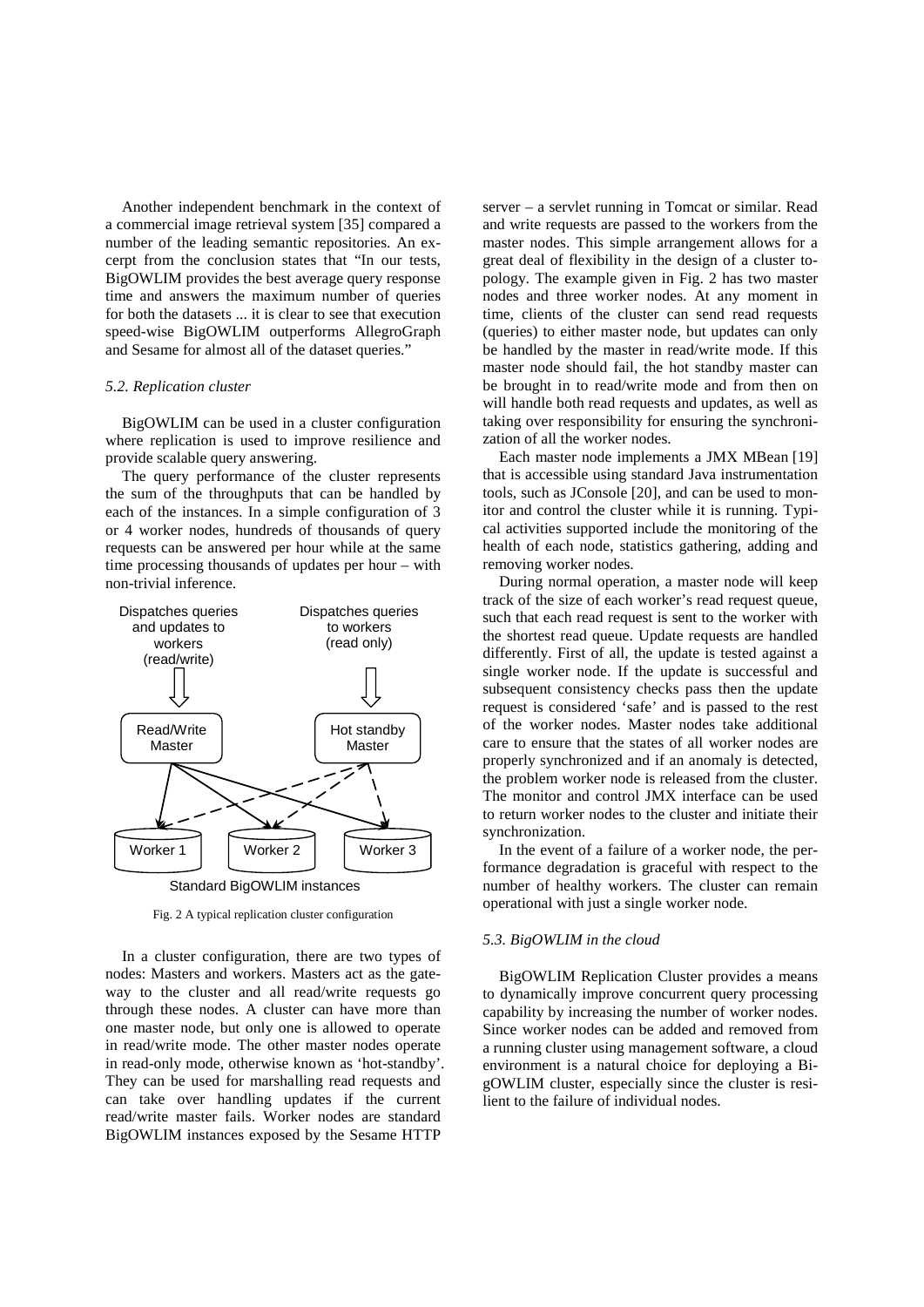In order to assess the scalability behavior of BigOWLIM Replication Cluster in the cloud, Ontotext conducted a series of experiments using the Amazon EC2 [\[1\]](#page-9-27) infrastructure. Since the intention was to measure concurrent query performance, the BSBM benchmark was selected with the 100 million statement data set and 1 thousand clients, see Section [5.1.](#page-6-1) The cluster configuration comprised 1 master node (Amazon HM-2XL instance, 34GB RAM, 4 CPU cores) and between 10 and 100 worker nodes (Amazon HM-XL instance, 17GB RAM, 2 CPU cores) all running 64 bit Linux

Unpublished results show that total query performance scales almost linearly with the number of worker nodes, where the query processing throughput of worker nodes reduces gradually in relation to the total number of nodes. The 20 node configuration was shown to be able to process more than 40,000 query mixes per hour, or 1 million SPARQL queries per hour. The 100 node configuration was able to process 200,000 query mixes, or 5 million SPARQL queries per hour.

## <span id="page-8-0"></span>**6. Development and adoption**

OWLIM was originally developed as part of the 'Semantic Knowledge Technologies' (SEKT) and Triple Space Communication' (TRIPCOM) European research projects. It still maintains a presence in European research as the core storage and inference layer in the 'Large Knowledge Collider' (LarKC) and 'Service Oriented Architectures for All' (SOA4All) integrating projects.

As with other semantic technologies, commercial uptake has been relatively slow. However, BigOW-LIM is now being used in the life sciences, telecoms and publishing sectors as a flexible data-integration platform for massive amounts of heterogeneous data. BigOWLIM is also being used as part of a project sponsored by the UK Government National Archives [\[28\]](#page-9-13) to bring new methods of search, navigation and information modeling and in doing so make the web archive a more valuable and popular resource.

One high profile use case was the inclusion of a BigOWLIM cluster as part of the publishing stack for the BBC's World Cup 2010 website [\[3\]](#page-9-2). This adoption of semantic technology represents a significant change in the way that the BBC publishes content in that the framework for this website does not author content directly, rather it publishes metadata about the content according to a rich ontological domain

model using OWL semantics. Queries to this metadata are used to dynamically generate content for players, groups and teams. The ontology also extends to describing journalist-authored assets allowing them to be associated with the central concepts within the domain model. The peak periods for the site have seen updates of 100's per minute and around a million SPARQL queries per day.

#### <span id="page-8-1"></span>**7. Conclusions and future work**

The emerging Web of Data has provided new challenges for software components that must expose this data and enable its widespread consumption. The OWLIM family of semantic repositories is ideally suited to this task due to its ability to store, reason and answer queries using the massive datasets involved. In addition to outstanding RDF processing performance [\[8\]](#page-9-22), OWLIM offers a range of advanced features that seamlessly integrate with existing query standards and provide a variety of alternative data access methods.

OWLIM continues to evolve with various new features planned for the near future. The next release of OWLIM will include enhanced support for geospatial data and some of the widely accepted geospatial vocabularies. Specialized indices will be used to access spatial data and a range of SPARQL extension functions will allow for expressive queries using 2D and 3D geometry.

The next release will also include interfaces that support the JENA RDF framework, enabling OW-LIM to be used with both Sesame and JENA, the two most widely used Java-based RDF frameworks.

Later releases will include more advanced full-text search and indexing options based on Lucene, with the ability to create and use multiple Lucene indices each parameterized according to the task at hand. Configuration parameters will allow better control over what statements to include in the RDF molecule. The size of the molecule (number of statement 'hops' from each node) will be controllable as well the choice of which statements to include based on the selected predicates or the selected language tags of literals.

The advanced features and excellent performance of OWLIM have helped to position it as the semantic repository of choice for all environments that manage RDF data, particularly for Web-scale applications. The future evolution of OWLIM towards better compatibility and even more powerful data management